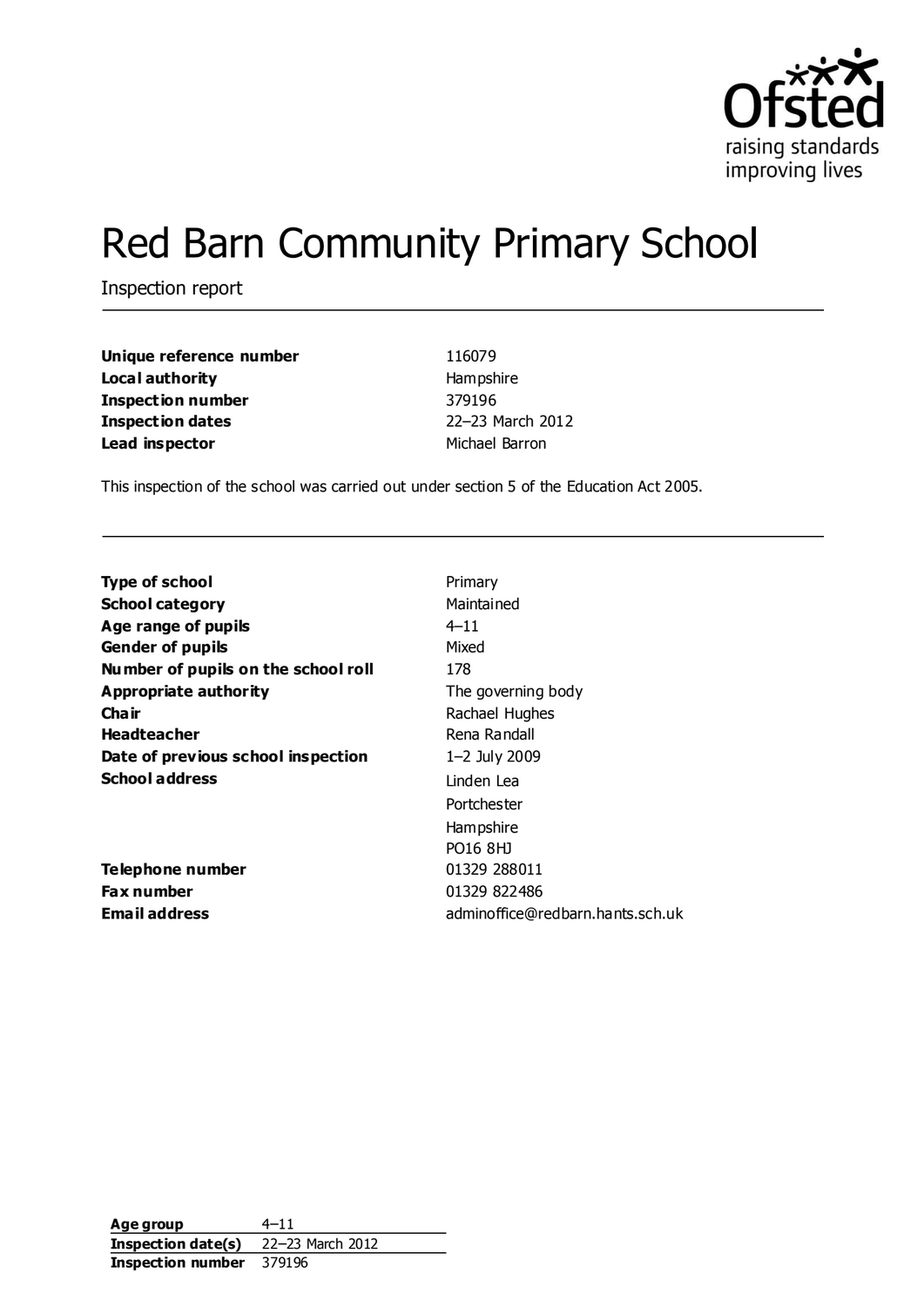

You can use Parent View to give Ofsted your opinion on your child's school. Ofsted will use the information parents and carers provide when deciding which schools to inspect and when.

You can also use Parent View to find out what other parents and carers think about schools in England. You can visit [www.parentview.ofsted.gov.uk,](http://www.parentview.ofsted.gov.uk/) or look for the link on the main Ofsted website: [www.ofsted.gov.uk](http://www.ofsted.gov.uk/)

The Office for Standards in Education, Children's Services and Skills (Ofsted) regulates and inspects to achieve excellence in the care of children and young people, and in education and skills for learners of all ages. It regulates and inspects childcare and children's social care, and inspects the Children and Family Court Advisory Support Service (Cafcass), schools, colleges, initial teacher training, work-based learning and skills training, adult and community learning, and education and training in prisons and other secure establishments. It assesses council children's services, and inspects services for looked after children, safeguarding and child protection.

Further copies of this report are obtainable from the school. Under the Education Act 2005, the school must provide a copy of this report free of charge to certain categories of people. A charge not exceeding the full cost of reproduction may be made for any other copies supplied.

If you would like a copy of this document in a different format, such as large print or Braille, please telephone 0300 123 4234, or email enquiries@ofsted.gov.uk.

You may copy all or parts of this document for non-commercial educational purposes, as long as you give details of the source and date of publication and do not alter the information in any way.

To receive regular email alerts about new publications, including survey reports and school inspection reports, please visit our website and go to 'Subscribe'.

Piccadilly Gate Store St **Manchester** M1 2WD

T: 0300 123 4234 Textphone: 0161 618 8524 E: enquiries@ofsted.gov.uk W: www.ofsted.gov.uk



© Crown copyright 2012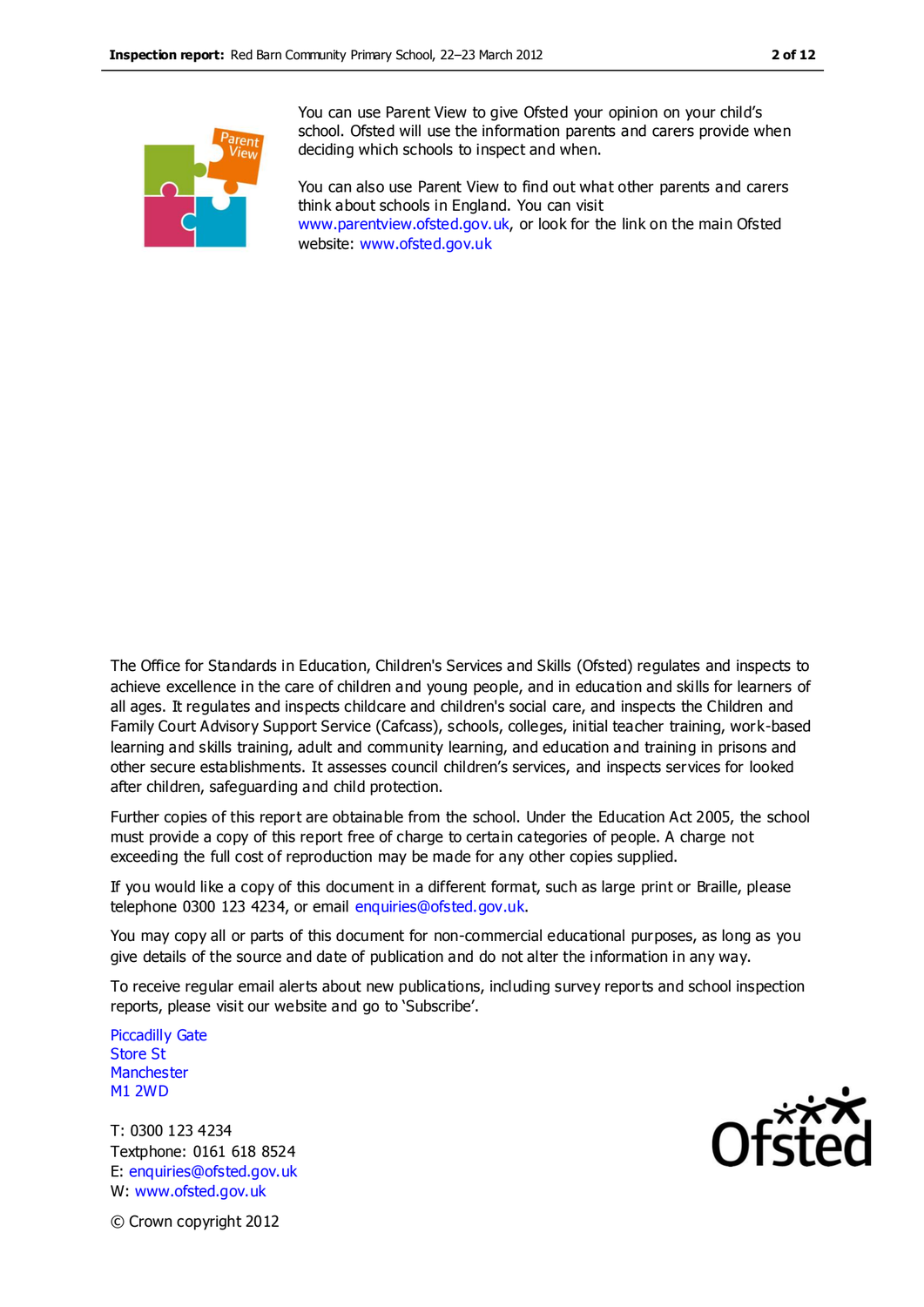### **Introduction**

Inspection team

Elizabeth Strange **Additional inspector** 

Michael Barron **Additional** inspector

This inspection was carried out with two days' notice. Inspectors observed 18 lessons taught by seven teachers. Three were joint observations with either the headteacher or one of the two assistant headteachers. Inspectors heard pupils from Year 1, Year 2 and Year 6 read and made observations of sessions on the teaching of phonics (letter patterns and the sounds they represent). They held meetings with the headteacher, senior leaders, staff, members of the governing body and pupils. The inspectors took account of the responses to the on-line questionnaire (Parent View) in planning the inspection. They observed the school's work, and looked at documentation including: school policies, development planning, pupils' work, and records of their learning and progress. They observed and discussed pupils' behaviour and scrutinised the school's safeguarding procedures. The inspectors analysed several completed questionnaires from staff and pupils as well as 91 from parents and carers.

### **Information about the school**

This is a smaller than average size primary school which was removed from a notice to improve and judged to provide pupils with a satisfactory education when it was last inspected in 2009. The proportion of pupils with disabilities or who have special educational needs is above average. Nearly all of this group have moderate learning difficulties. The proportion of pupils known to be eligible for free school meals is above average. Almost all pupils are of White British heritage, few are of minority ethnic heritage and none is at the early stages of learning English as an additional language. The school meets the government's current floor standards, which set the minimum expectation for pupils' attainment and progress. There is a privately run Nursery provision on the school site which is not managed by the governing body and was therefore not included as part of this inspection.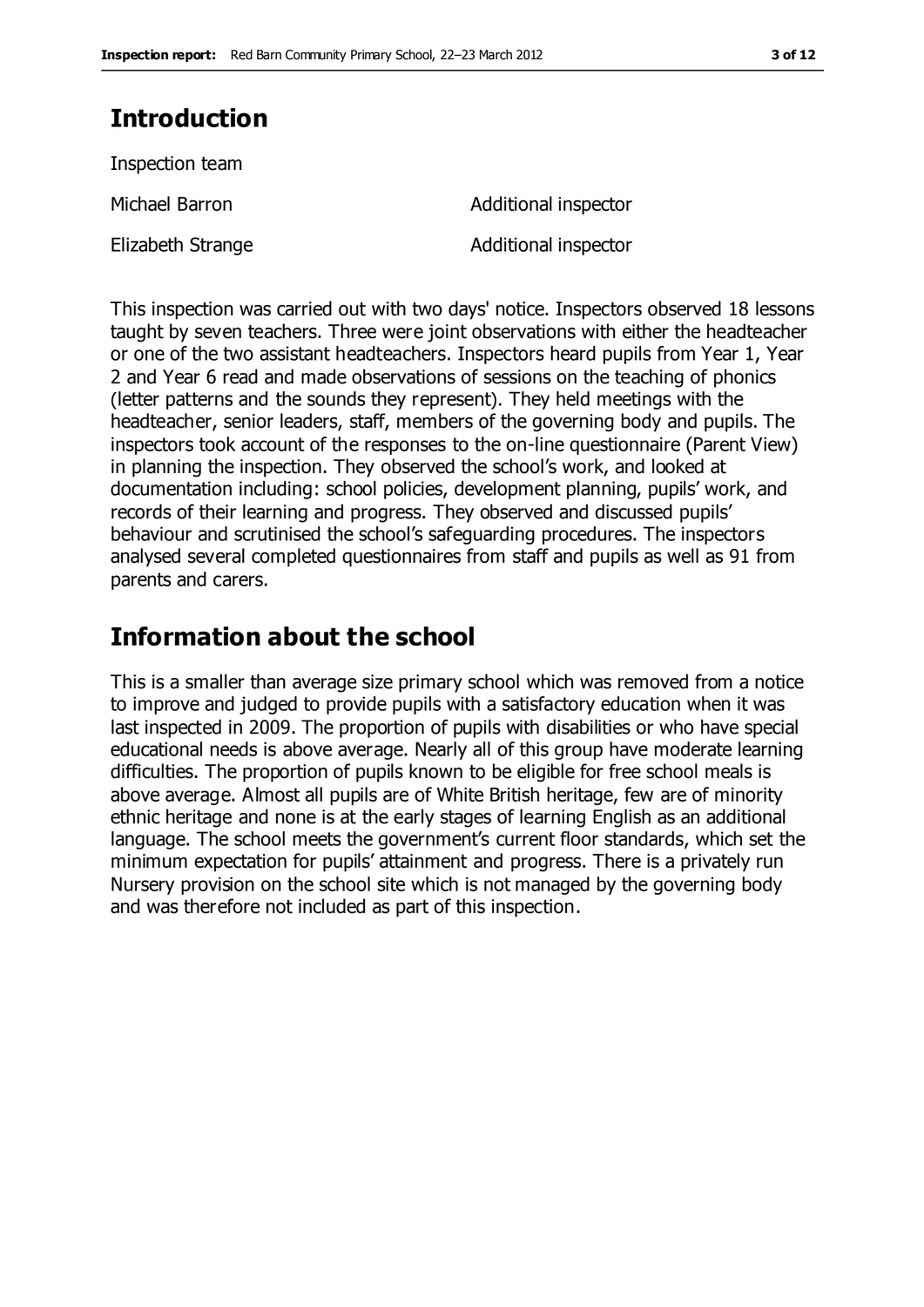### **Inspection judgements**

| <b>Overall effectiveness</b>          |  |
|---------------------------------------|--|
|                                       |  |
| <b>Achievement of pupils</b>          |  |
| <b>Quality of teaching</b>            |  |
| <b>Behaviour and safety of pupils</b> |  |
| <b>Leadership and management</b>      |  |

### **Key findings**

- Red Barn is an outstanding school. Pupils, staff, and parents and carers fully appreciate the way it has improved rapidly since the appointment of the present headteacher. One parent summed up the views of many when writing: 'This is a fantastic school. My daughter has made great progress over the past four years, which is a testament to the fantastic teaching staff.' A typical comment from pupils was: 'I would rather come to school to learn than stay at home in the holidays.' One member of staff wrote: 'I feel passionate about our school.' Another simply commented that the headteacher was 'inspirational and outstanding'.
- Children make outstanding progress and achieve exceptionally well from below typical starting points in the Early Years Foundation Stage. Outstanding provision in Key Stage 1 and Key Stage 2 ensures that all pupils build on this strong foundation extremely well. By Year 6, attainment is above average in mathematics and English, including reading.
- The curriculum is outstanding and meets pupils' needs exceptionally well. Outstanding teaching ensures pupils are provided with activities very well matched to their varying abilities. The school is presently working to embed the practice of pupils being involved in planning the next steps in their learning.
- **Provision for pupils' spiritual, moral, social and cultural education is outstanding** and this is reflected in their excellent behaviour, their politeness and consideration for others. Pupils feel very safe and enjoy school.
- Leadership and management are outstanding, including the leadership of teaching and the management of the school's performance. The headteacher is dedicated to ensuring that all pupils are given equal opportunities to succeed. She works closely with the senior leadership team and the very effective governing body to ensure that the school consistently scrutinises its performance rigorously to make sure it continues to provide an outstanding education for pupils.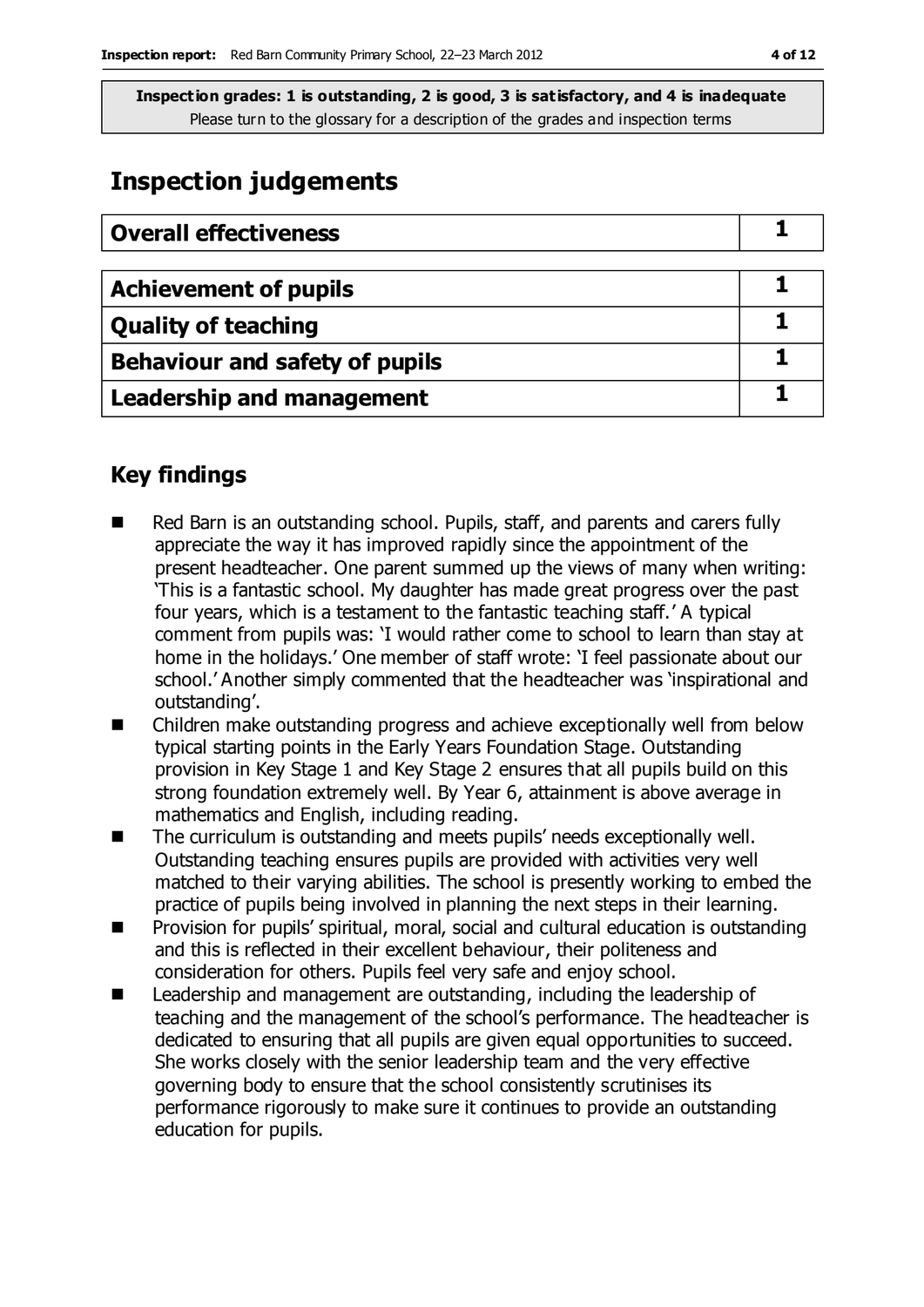#### **What does the school need to do to improve further?**

- Develop and embed the practice of pupils being involved in their next steps in learning by:
	- improving opportunities for pupils to independently plan the work they need to do to apply and improve the new skills they have learnt in lessons.

#### **Main report**

#### **Achievement of pupils**

Parents and carers believe that their children are making outstanding progress and achievement, and inspection evidence supports this view.

Children enter the school's Early Years Foundation Stage with skill levels well below those expected for their age, especially in relation to communication, language and numeracy. Children enjoy their time in the Reception Year because the classroom provides them with a well-resourced and stimulating environment in which to learn. There is a strong and successful focus on teaching phonics (sounds and letters) and exciting activities, linked to outstanding teaching, enable children to make rapid progress, particularly in their personal development and numeracy and language skills. As a result, children are very well behaved in lessons. They are keen to develop their writing skills and are able to carry out, for example, simple addition and subtraction tasks correctly.

This strong start is built on successfully in all other year groups. Outstanding teaching ensures that pupils continue to make exceptional progress throughout the school. By Year 6, attainment is above average overall, including in reading, and pupils have caught up and overtaken their peers nationally. Some groups of pupils, including the above average proportion entitled to free school meals, those with disabilities or who have special educational needs, and the very small number of pupils from minority ethnic backgrounds, are particularly successful and also outperform their peer groups nationally. Throughout the school, there is a strong focus on teaching literacy and mathematics, and this is always evident in lessons. It is also reflected in pupils' present attainment and was very evident in 2011 when a significantly higher percentage of Year 6 pupils made better progress than all pupils nationally in English and mathematics combined in Key Stage 2, and put the school in the top 4% of best-performing schools in Hampshire.

Pupils have excellent attitudes to learning. By Year 2, attainment in reading is comparable to the national average and pupils are able to use an increasing range of strategies successfully to decode words. Many read confidently and with expression. Their written work is enlivened by features such as the effective use of adjectives and connectives. They are also able to work confidently when solving practical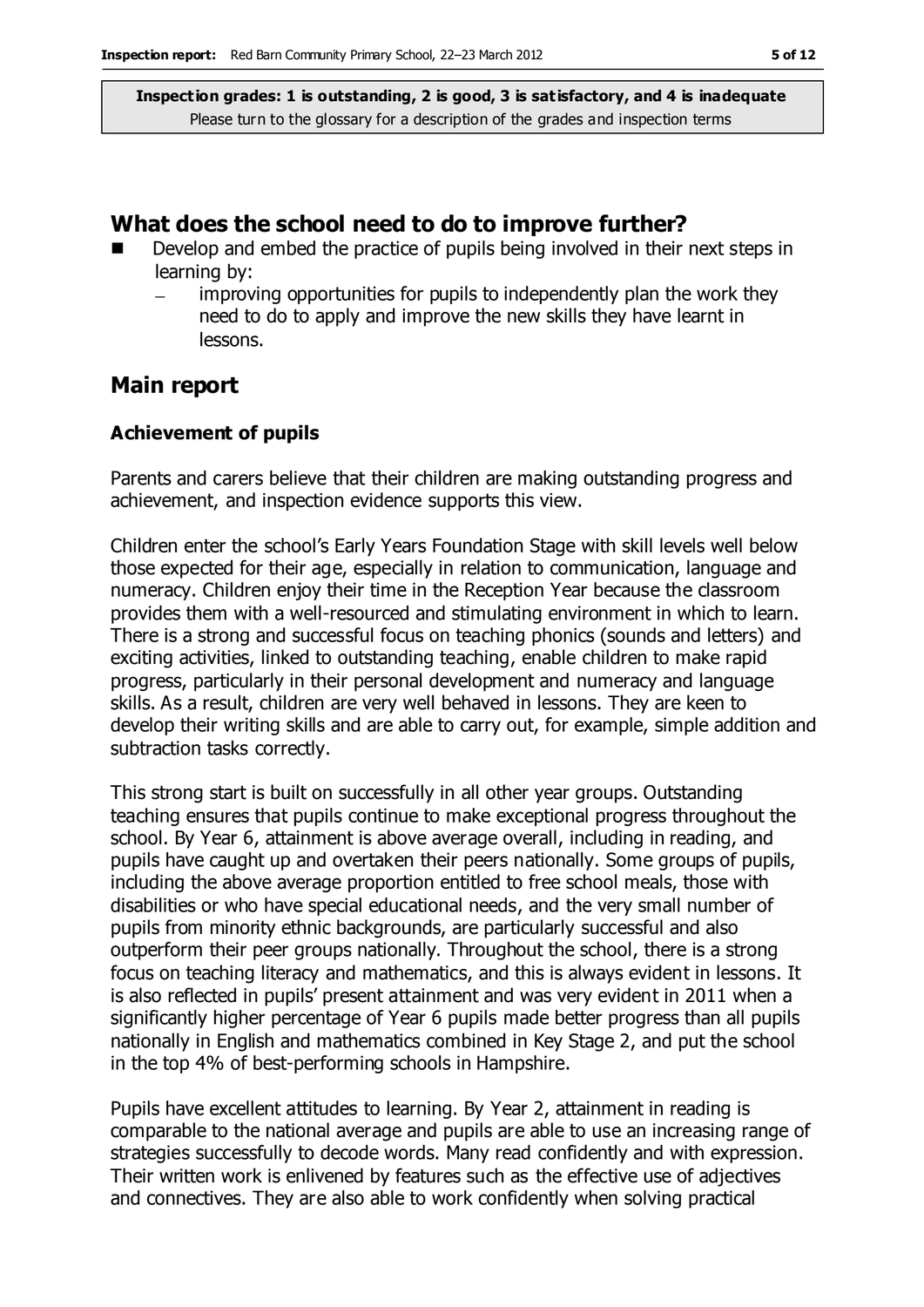mathematical problems. Pupils enjoy challenges in lessons and this was evident during a typical practical numeracy session when nearly all pupils worked confidently when using metre sticks to accurately measure the distances they could throw bean bags. Several found the work difficult initially but persevered and completed their tasks well.

Older pupils are able to discuss their views and ideas clearly and confidently, and explain their points of view with clarity and reasoned argument. However, the school is aware that it needs to improve opportunities for pupils in all year groups to be able to independently plan the work they need to do in order to apply and improve the new skills they have learnt in lessons.

#### **Quality of teaching**

An overwhelming majority of parents and carers correctly believe that their children benefit from outstanding teaching. Teachers have high expectations of what pupils are capable of achieving and plan lessons which not only stimulate pupils' interests but also provide them with just the correct level of challenge. Typically, lessons are very well paced and pupils gain a real sense of achievement when they complete their work correctly. Very capable learning support assistants are deployed effectively to ensure that pupils requiring extra help with learning, including those with disabilities or who have special educational needs, are very well supported and so make the same outstanding progress as all other pupils.

A scrutiny of pupils' work confirmed that the school has developed a curriculum which combines subjects together very well in order to make learning interesting and enjoyable. Typical of the outstanding teaching seen was a Year 6 literacy lesson based around the story of '*The War Horse'*. The teacher ensured that the work pupils were asked to complete was very well matched to their different abilities. Pupils found learning about the use of cavalry horses during the First World War intriguing and this really engaged their imaginations. The very good quality of their writing reflected this.

Teachers have excellent relationships with pupils, who say that teachers are friendly and always help them with their work if they have a problem. The quality of teachers' marking is of a very high standard and their comments show pupils exactly how to improve their work. Teachers ensure that pupils' spiritual, moral, social and cultural development is promoted extremely well, for example by providing frequent opportunities for pupils to work together in pairs and small groups in order to develop a respect for themselves and others.

#### **Behaviour and safety of pupils**

Pupils of all ages get on very well with each other and older pupils say they enjoy looking after the younger pupils during lunchtimes. Pupils have a very good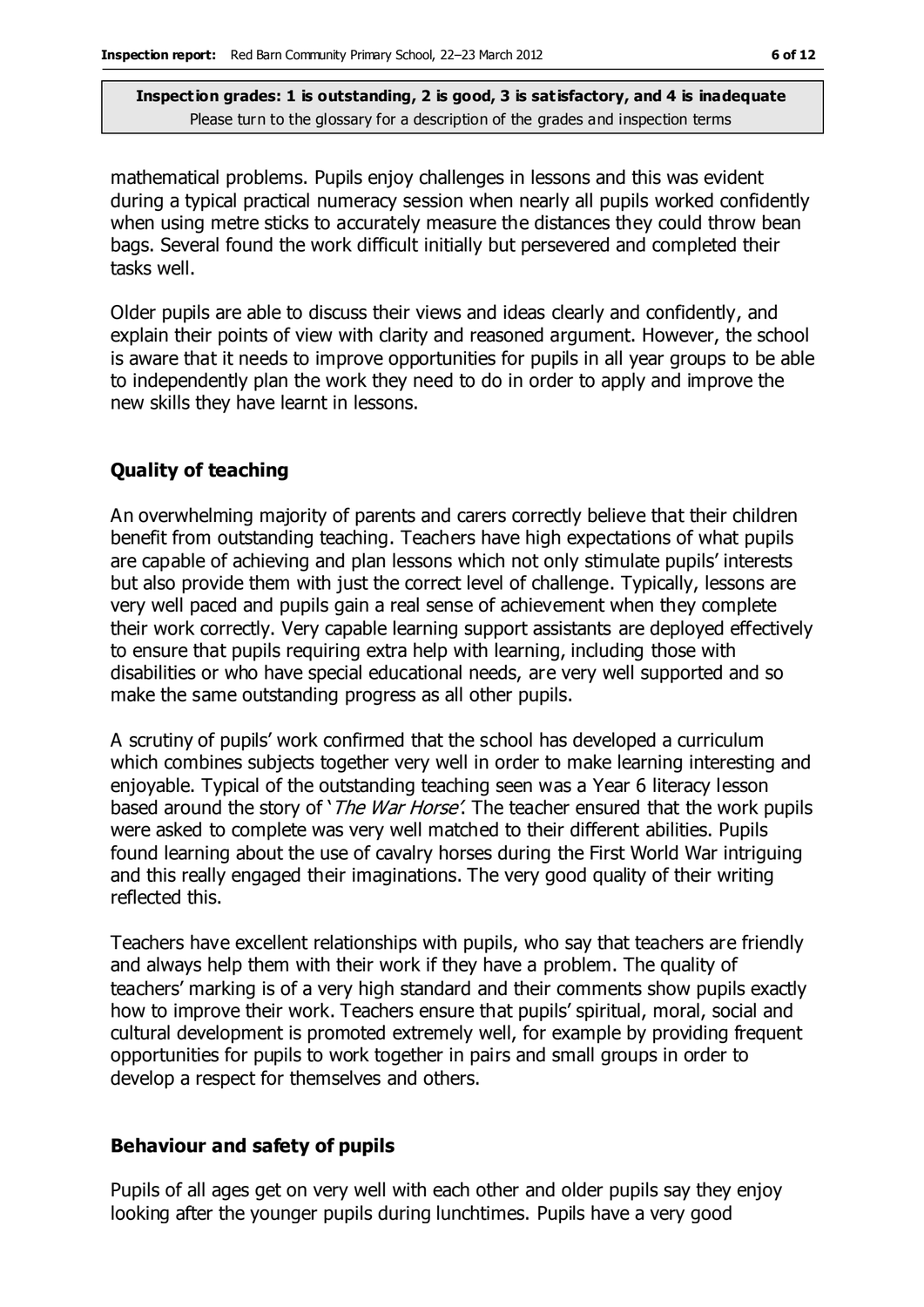awareness of the need to stay safe and say they feel very safe in school. The large majority of the parents and carers who responded to the inspection questionnaire agreed that pupils feel very safe and that their behaviour is typically outstanding, and inspectors endorse their views. A very small minority expressed concerns about some aspects of pupils' behaviour. However, pupils agree that behaviour has improved a lot since the last inspection. Pupils are well aware that a very small and decreasing minority of children still have difficulty in behaving well but say there is no misbehaviour in lessons because teachers always cope with any potential disruption very quickly and effectively. Pupils have a very good understanding of the different forms of bullying, including those related to racial bullying and to bullying pupils with disabilities, and are well aware of potential internet safety issues such as cyberbullying. Many believe that no bullying of any kind occurs in the school and this was evident in their questionnaire returns. They are also confident that, should bullying of any sort occur, adults would deal with this very firmly.

Parents and carers correctly believe that their children are safe in school and pupils, including those whose circumstances may make them potentially vulnerable, agree with this view. Pupils are confident that adults always deal well with any problems that they may encounter. One pupil commented: 'I have never had any problems but I know that, if I ever did, my teacher would sort it out straight away.' Attendance continues to improve due to the effective measures adopted by the school, and pupils' punctuality is good.

#### **Leadership and management**

The headteacher is an inspirational leader, and displays the vision and ability to ensure that the school provides the very best education it can for all pupils. Working with her dedicated staff and governing body, she has ensured that the school has developed highly effective systems to regularly check on its performance. These are based on a rigorous analysis of the outcomes for pupils and also the quality of teaching and learning. Well-focused professional development for all staff, including teachers and learning support assistants, has ensured that the quality of teaching has improved markedly since the last inspection and continues to do so. As a result, the school has strongly improved pupils' achievement since the last inspection. The governing body fulfils its role exceptionally well, including ensuring that equal opportunities are strongly promoted and discrimination tackled. Governors also display the confidence and necessary expertise to ask searching questions about the school's performance.

The school has built up excellent relationships with parents and carers who appreciate the way the school keeps them well informed and involved in their children's learning. Parents and carers, including those who may find it difficult to work with schools, strongly believe that the school takes account of their views and listens to and acts on any concerns they may have.

The school's resources are used very well to enhance learning. Links with outside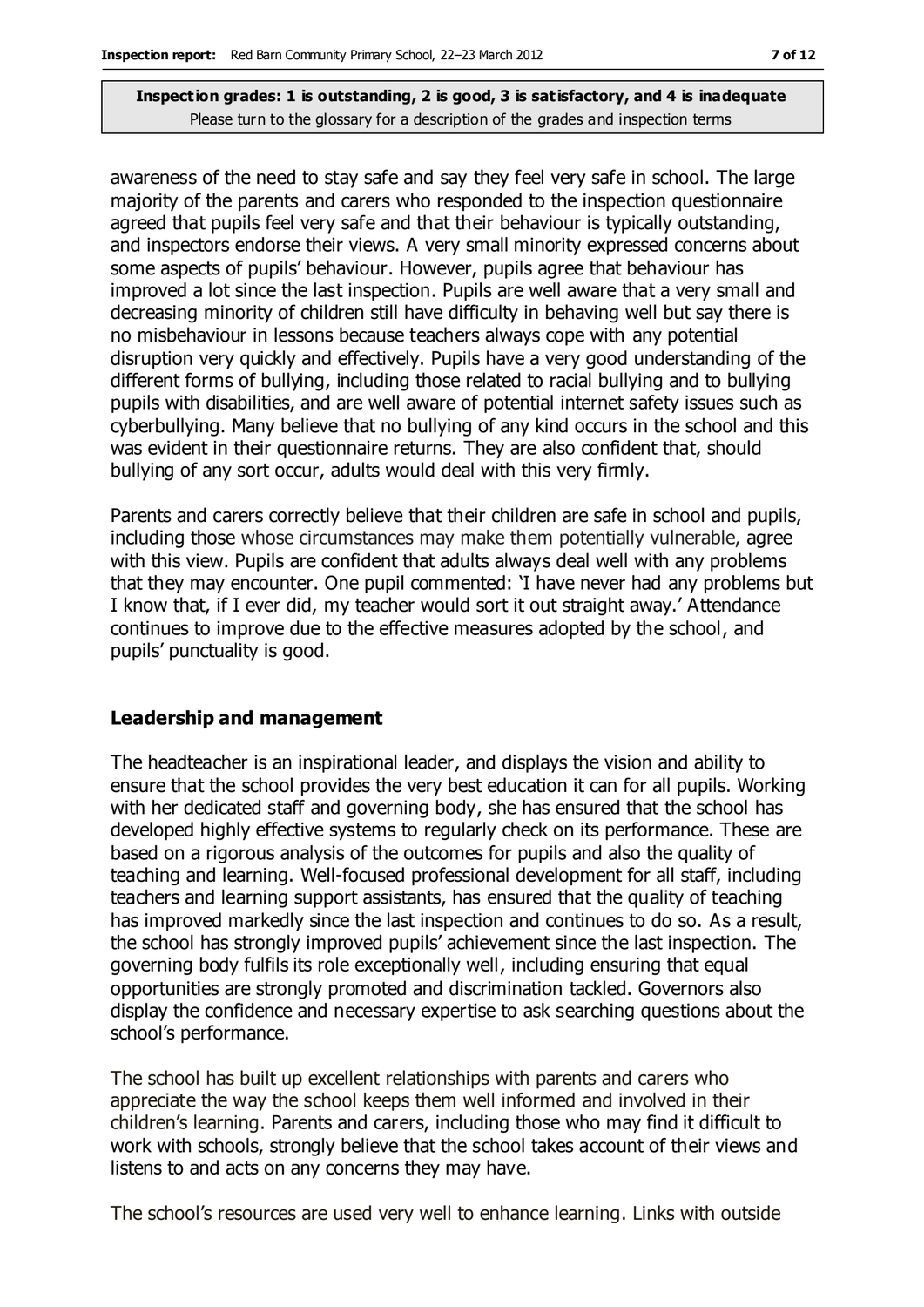agencies are used very effectively to support pupils' learning and well-being, and support the school's strong focus on ensuring all pupils thrive and achieve exceptionally well. Safeguarding procedures meet all current statutory requirements. Staff and governors are very well aware of the importance of their role in protecting pupils and receive regular training about safeguarding issues.

The school's excellent curriculum provides pupils with structured opportunities to develop new skills and use them successfully in different contexts. It also extremely successfully promotes pupils' personal development, including their spiritual, moral, social and cultural development, and this is reflected in their attitudes to life and learning. Pupils say they enjoy the wide range of visitors to school and visits to interesting places which help widen their understanding of the world in which they live.

The school has been on a steady path of continuous improvement since coming out of a notice to improve in 2009. Improvements since the previous inspection in the overall effectiveness of the school, the quality of teaching, pupils' achievement and the effectiveness of leadership and management provide a very clear indication that the school has the capacity to secure further improvement.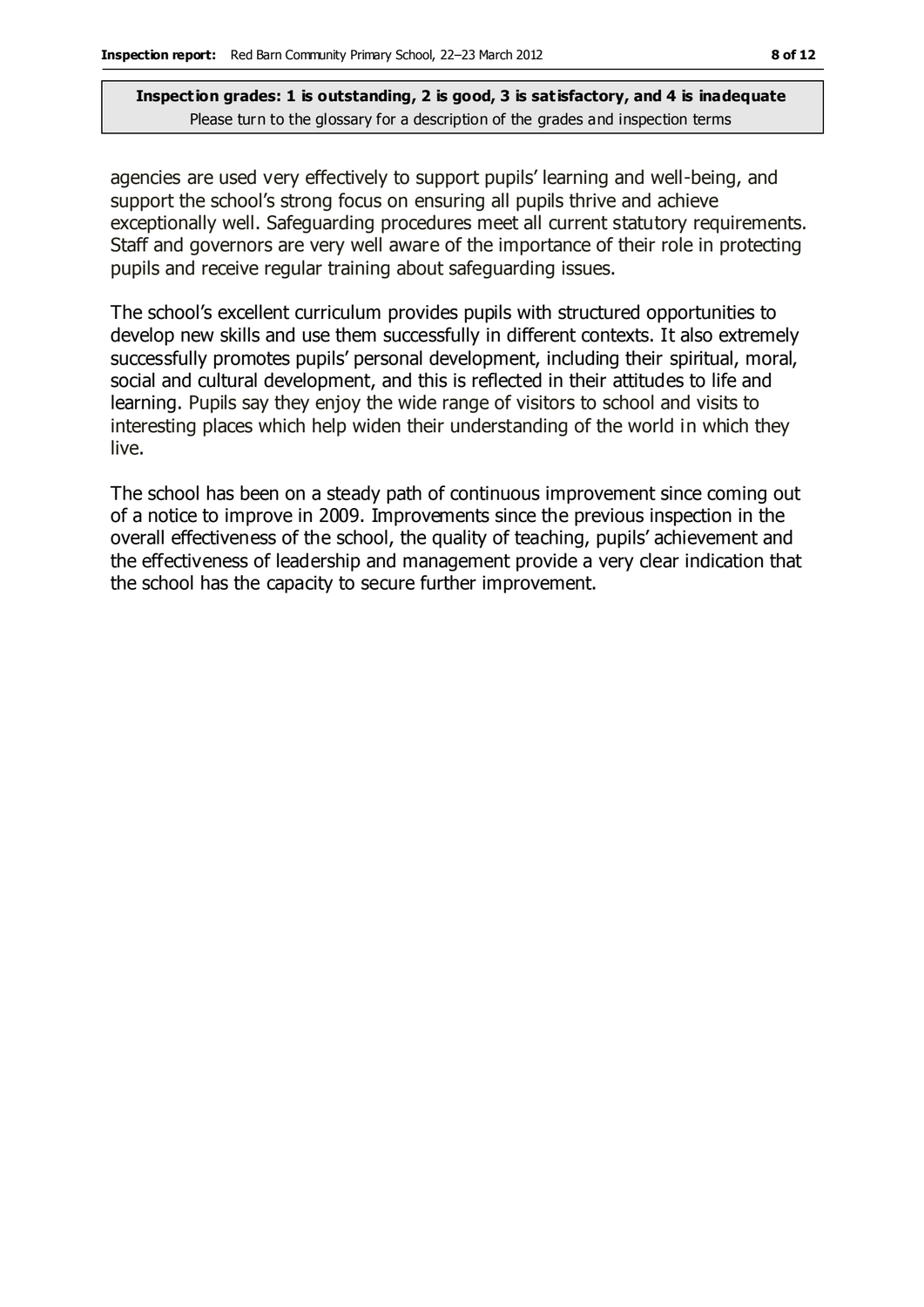## **Glossary**

### **What inspection judgements mean**

| Grade   | <b>Judgement</b> | <b>Description</b>                                                                                                                                                                                                               |
|---------|------------------|----------------------------------------------------------------------------------------------------------------------------------------------------------------------------------------------------------------------------------|
| Grade 1 | Outstanding      | These features are highly effective. An outstanding<br>school provides exceptionally well for all its pupils' needs.                                                                                                             |
| Grade 2 | Good             | These are very positive features of a school. A school<br>that is good is serving its pupils well.                                                                                                                               |
| Grade 3 | Satisfactory     | These features are of reasonable quality. A satisfactory<br>school is providing adequately for its pupils.                                                                                                                       |
| Grade 4 | Inadequate       | These features are not of an acceptable standard. An<br>inadequate school needs to make significant<br>improvement in order to meet the needs of its pupils.<br>Ofsted inspectors will make further visits until it<br>improves. |

### **Overall effectiveness of schools**

|                         | Overall effectiveness judgement (percentage of schools) |      |                     |                   |
|-------------------------|---------------------------------------------------------|------|---------------------|-------------------|
| <b>Type of school</b>   | Outstanding                                             | Good | <b>Satisfactory</b> | <b>Inadequate</b> |
| Nursery schools         | 46                                                      | 46   |                     |                   |
| Primary schools         |                                                         | 47   | 40                  |                   |
| Secondary<br>schools    | 14                                                      | 38   | 40                  |                   |
| Special schools         | 28                                                      | 48   | 20                  |                   |
| Pupil referral<br>units | 15                                                      | 50   | 29                  |                   |
| All schools             |                                                         | 46   | 38                  |                   |

New school inspection arrangements have been introduced from 1 January 2012. This means that inspectors make judgements that were not made previously.

The data in the table above are for the period 1 September 2010 to 31 August 2011 and represent judgements that were made under the school inspection arrangements that were introduced on 1 September 2009. These data are consistent with the latest published official statistics about maintained school inspection outcomes (see [www.ofsted.gov.uk\)](http://www.ofsted.gov.uk/).

The sample of schools inspected during 2010/11 was not representative of all schools nationally, as weaker schools are inspected more frequently than good or outstanding schools.

Primary schools include primary academy converters. Secondary schools include secondary academy converters, sponsor-led academies and city technology colleges. Special schools include special academy converters and non-maintained special schools.

Percentages are rounded and do not always add exactly to 100.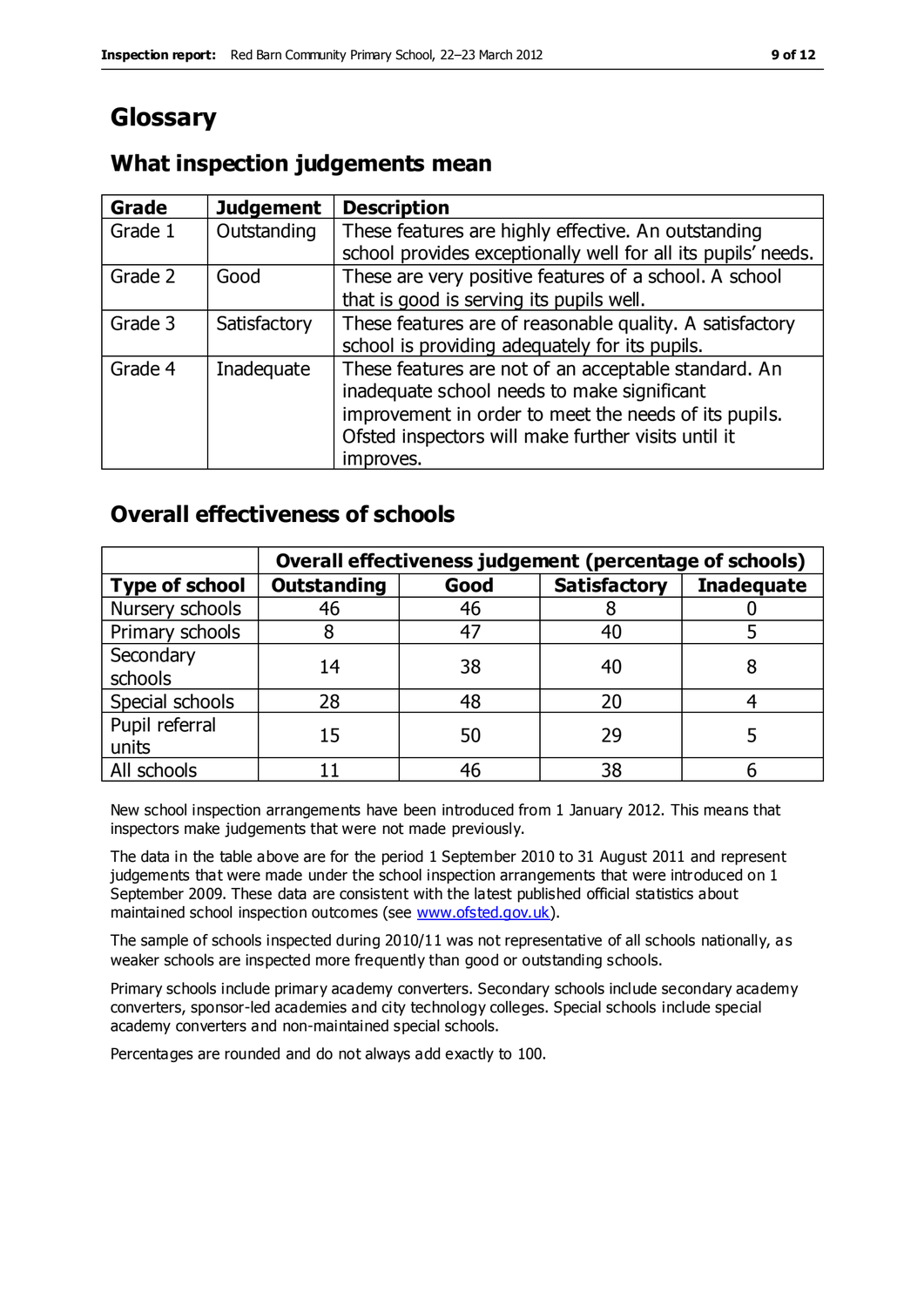### **Common terminology used by inspectors**

| Achievement:               | the progress and success of a pupil in their<br>learning and development taking account of their<br>attainment.                                                                                                        |
|----------------------------|------------------------------------------------------------------------------------------------------------------------------------------------------------------------------------------------------------------------|
| Attainment:                | the standard of the pupils' work shown by test and<br>examination results and in lessons.                                                                                                                              |
| Attendance                 | the regular attendance of pupils at school and in<br>lessons, taking into account the school's efforts to<br>encourage good attendance.                                                                                |
| Behaviour                  | how well pupils behave in lessons, with emphasis<br>on their attitude to learning. Pupils' punctuality to<br>lessons and their conduct around the school.                                                              |
| Capacity to improve:       | the proven ability of the school to continue<br>improving based on its self-evaluation and what<br>the school has accomplished so far and on the<br>quality of its systems to maintain improvement.                    |
| Leadership and management: | the contribution of all the staff with responsibilities,<br>not just the governors and headteacher, to<br>identifying priorities, directing and motivating staff<br>and running the school.                            |
| Learning:                  | how well pupils acquire knowledge, develop their<br>understanding, learn and practise skills and are<br>developing their competence as learners.                                                                       |
| Overall effectiveness:     | inspectors form a judgement on a school's overall<br>effectiveness based on the findings from their<br>inspection of the school.                                                                                       |
| Progress:                  | the rate at which pupils are learning in lessons and<br>over longer periods of time. It is often measured<br>by comparing the pupils' attainment at the end of a<br>key stage with their attainment when they started. |
| Safety                     | how safe pupils are in school, including in lessons;<br>and their understanding of risks. Pupils' freedom<br>from bullying and harassment. How well the school<br>promotes safety, for example e-learning.             |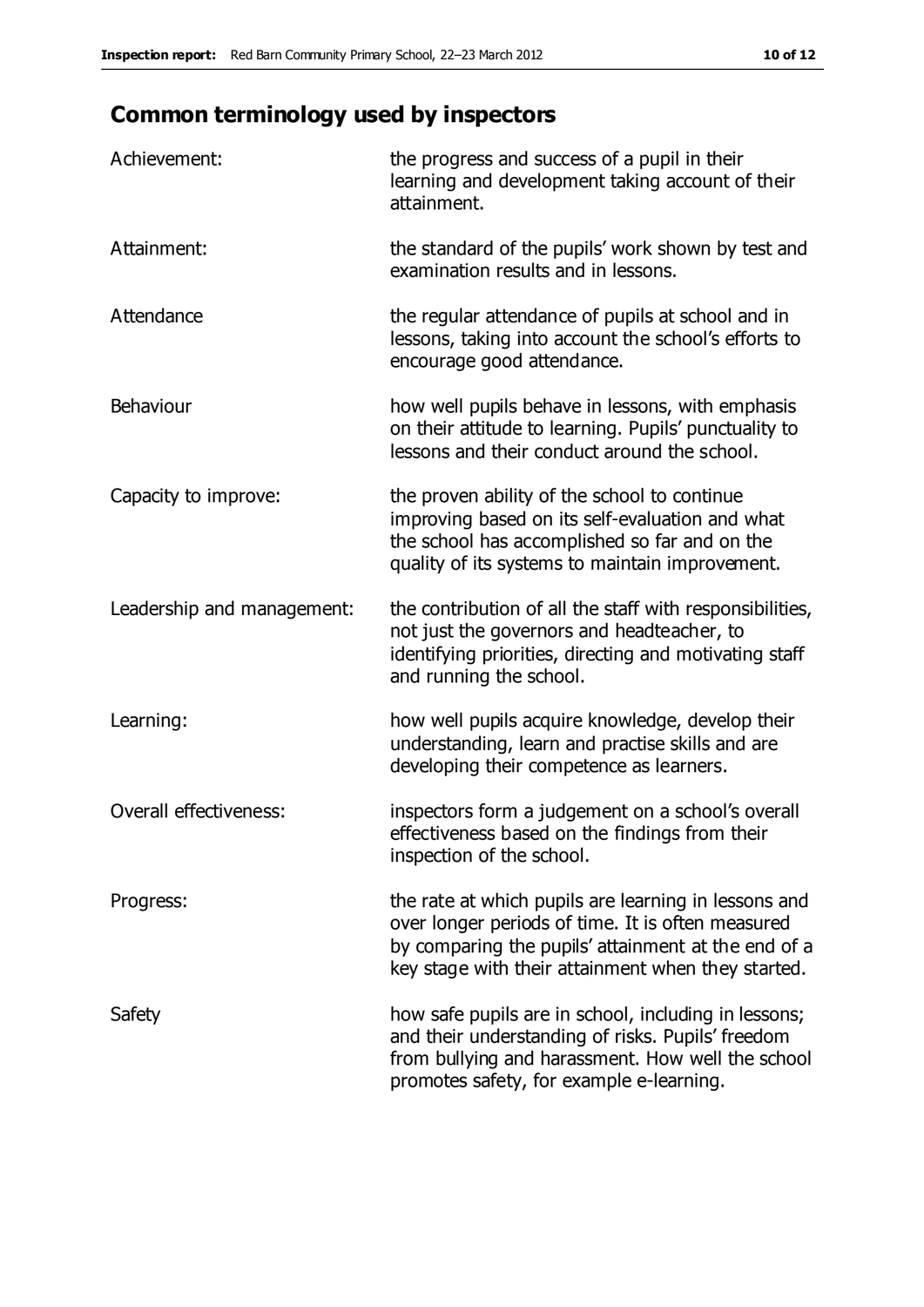#### **This letter is provided for the school, parents and carers to share with their children. It describes Ofsted's main findings from the inspection of their school.**

26 March 2012

Dear Pupils

#### **Inspection of Red Barn Community Primary School, Portchester PO16 8HJ**

Thank you for making us so welcome when we visited your school. We enjoyed talking to you and seeing you all working hard in lessons. We also enjoyed watching your celebration assembly and listening to you singing so well. We are also sure that you are looking forward to the circus visiting the school in April.

We think your school is outstanding and really lives up to its motto of 'Small School – Large Family'. Here are some of the things we found out about your school.

- You attend a happy and friendly school which gives you an excellent start to your education.
- Teaching is outstanding and helps you to make outstanding progress.
- You all really enjoy school and get on very well with each other.
- You feel safe at school and your behaviour is outstanding.
- Your teachers and governors are working very hard to make sure that the school continues to provide you with the best education it possibly can.

To make your school even better, we have asked your teachers to give you more chances to decide for yourselves what you have to do to improve your work.

Your school has improved a lot since the last time it was inspected. All of you can make sure it stays an outstanding school by attending as often as you can and by working hard.

Yours sincerely

Michael Barron Lead inspector